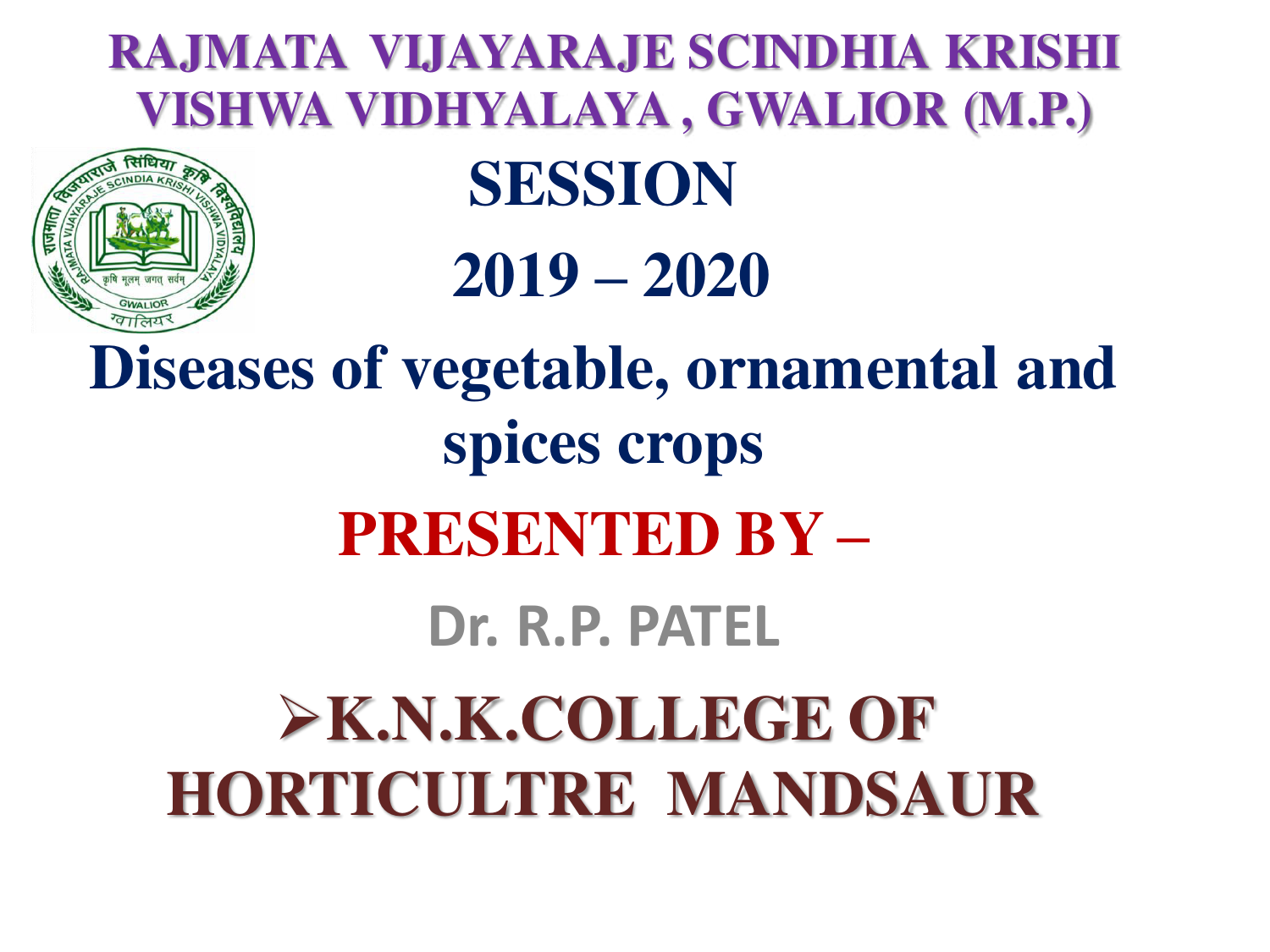Disease caused by Fusarium sp. In horticultural crops

#### **SYMPTOMS**

•

- Fusarium sp. is a fungus it is causing wilt disease in many plants that attacks potato, tomato, eggplant and pepper.
- $\triangleright$  symptoms of Fusarium wilt include a drooping and yellowing of the leaves, often starting on one side, and stunting of the plant.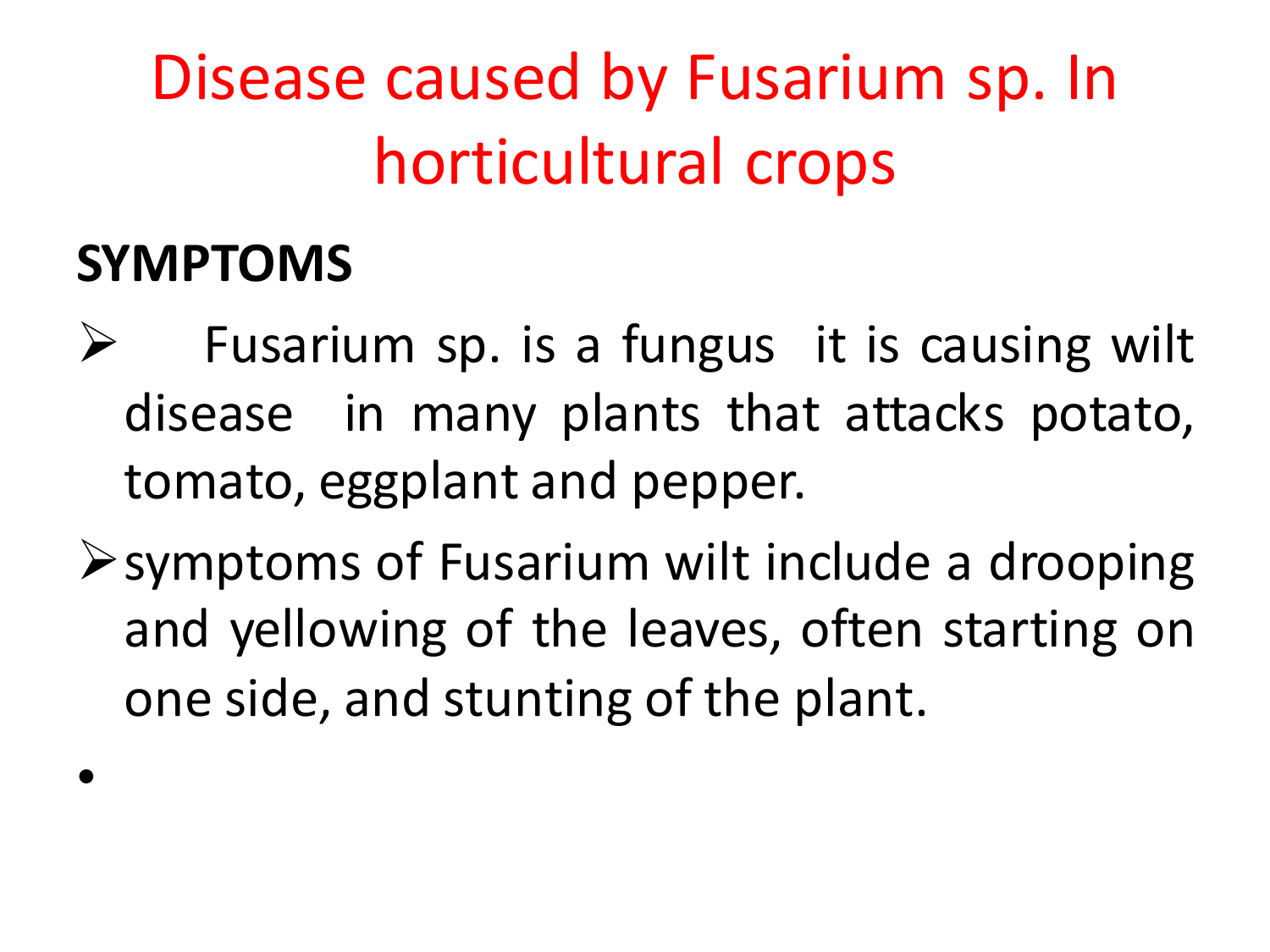- $\triangleright$  Disease symptoms often commence at the base of the stem and progress upwards, causing the leaves and flower heads to wilt, wither, and die.
- **Example 2** Lower parts of the stem are dark and discoloured.
- $\triangleright$ Infected stems are split, brown to black streaks are evident in the vascular system.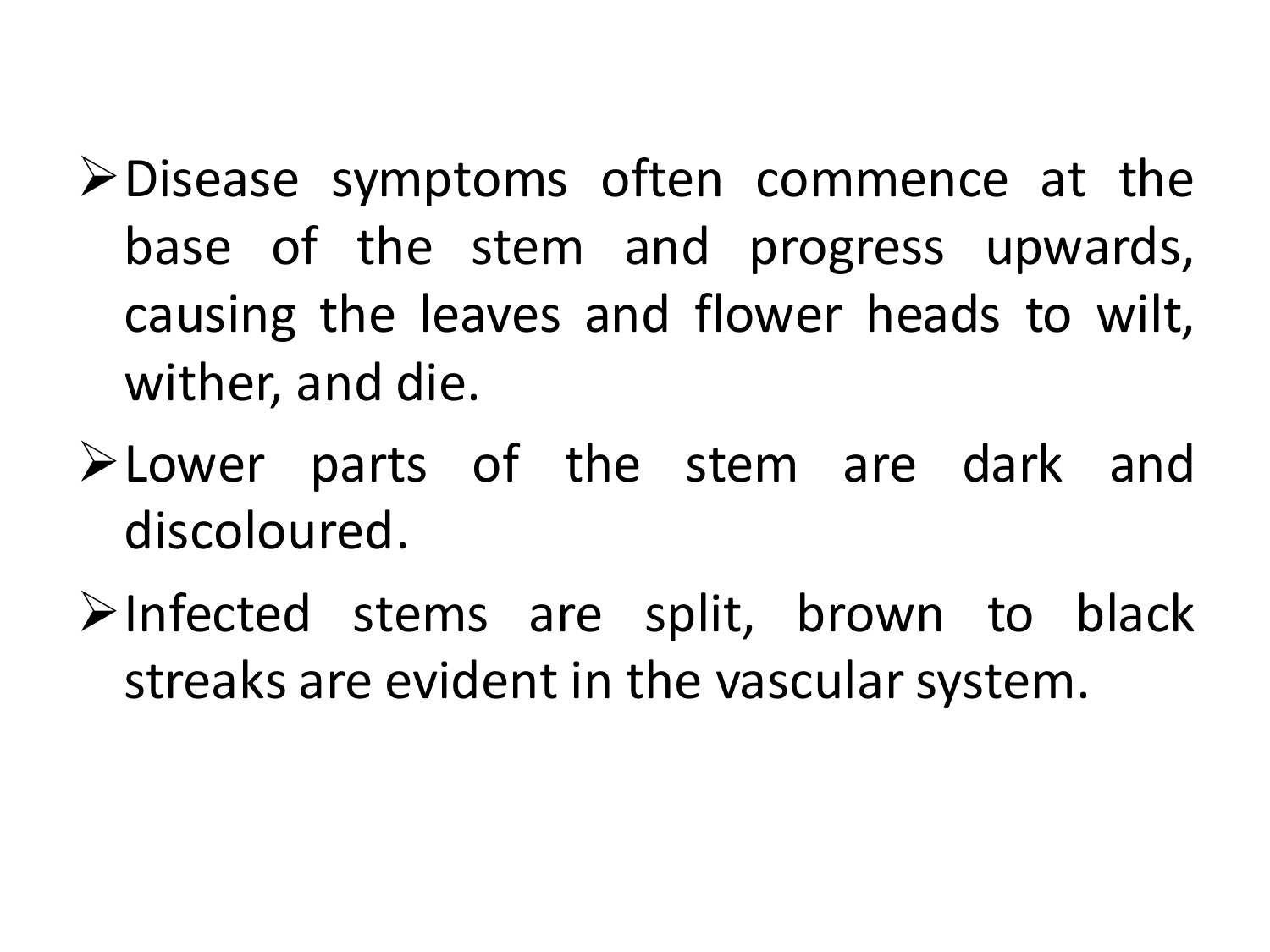- Flowering plants that start from bulbs, corms, or tuberous roots show a dark discoloration within underground parts that commonly extends into the leaf bases.
- Seedlings of all flowering plants may suddenly wilt, collapse, and die.
- Masses of white or pinkish *Fusarium* spores (conidia) are formed in fungus fruiting bodies, called sporodochia, on the surface of infected or dead stems, usually near the soil line, or on infected bulbs and corms.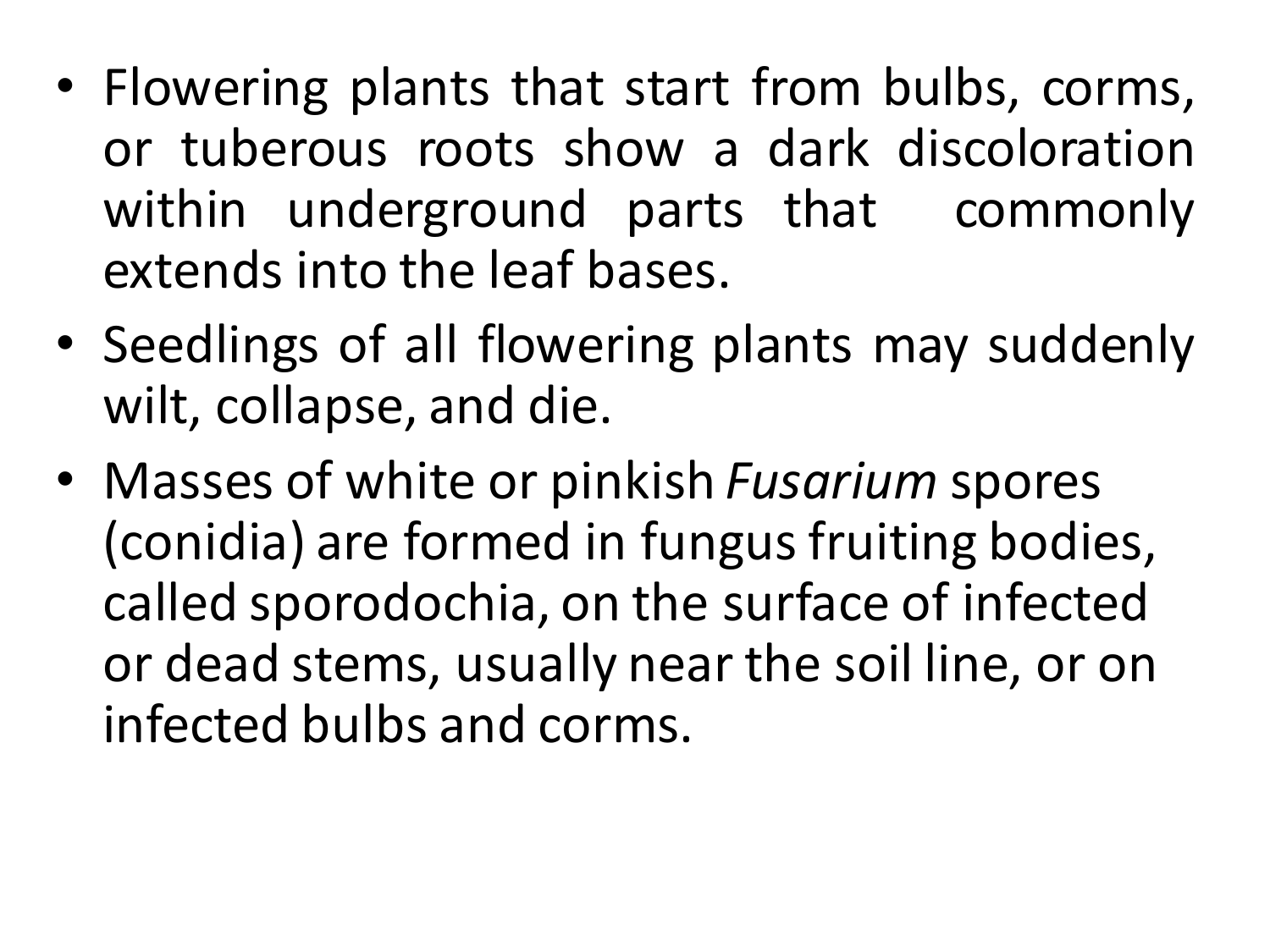





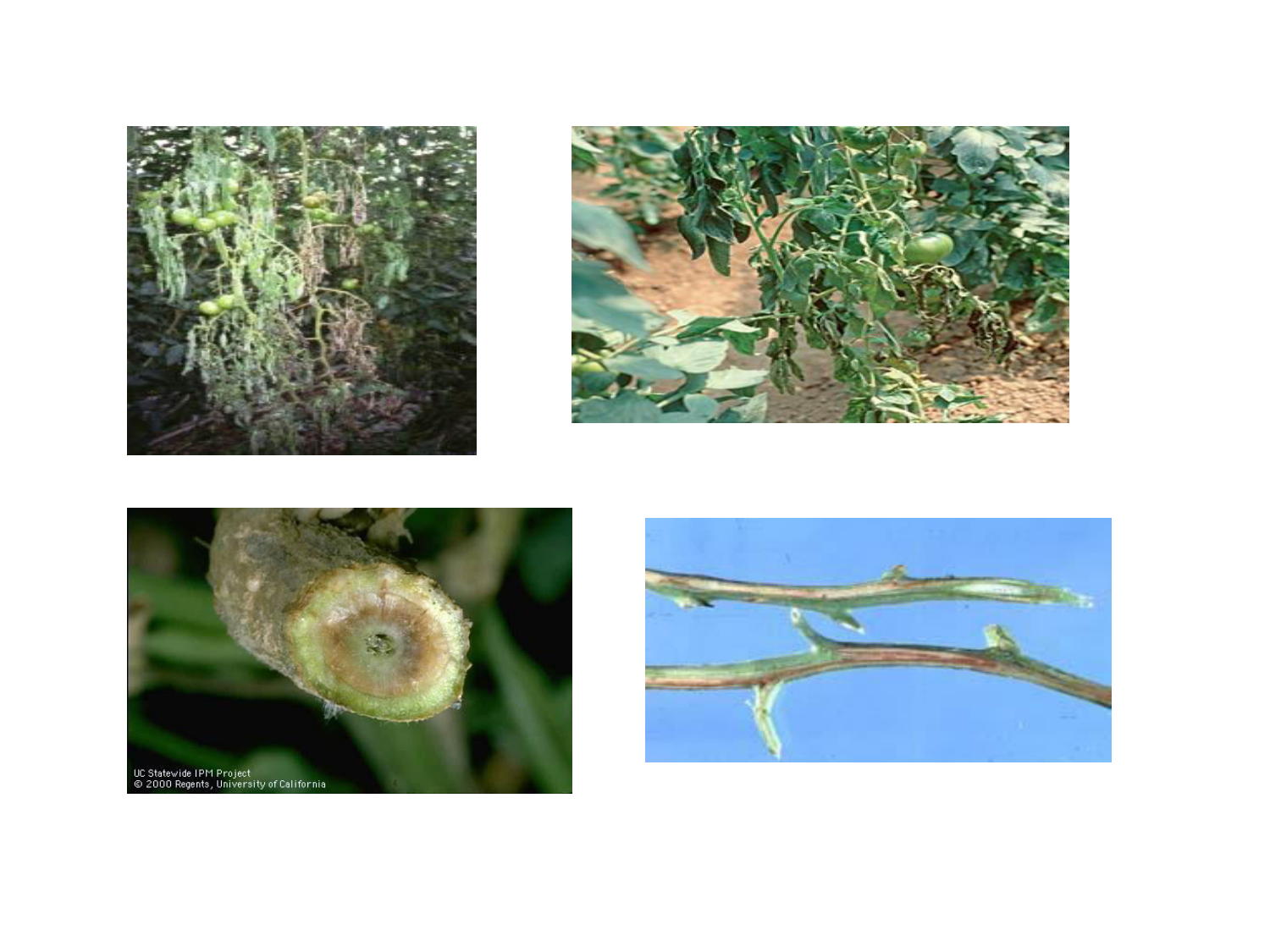## ETIOLOGY

Disease caused by *Fusarium* sp.

Mycelium

The mycelium of *Fusarium oxysporum* white to pink, often with purple tinge, and are sparse to abundant.

Spores:

The fungus produces three types of spores:

1.Microconidia. Microconidia are borne on simple phialides arising laterally and are abundant, ovalellipsoid, straight to curved,  $5-12 \times 2.2-3.5 \mu m$ , and nonseptate.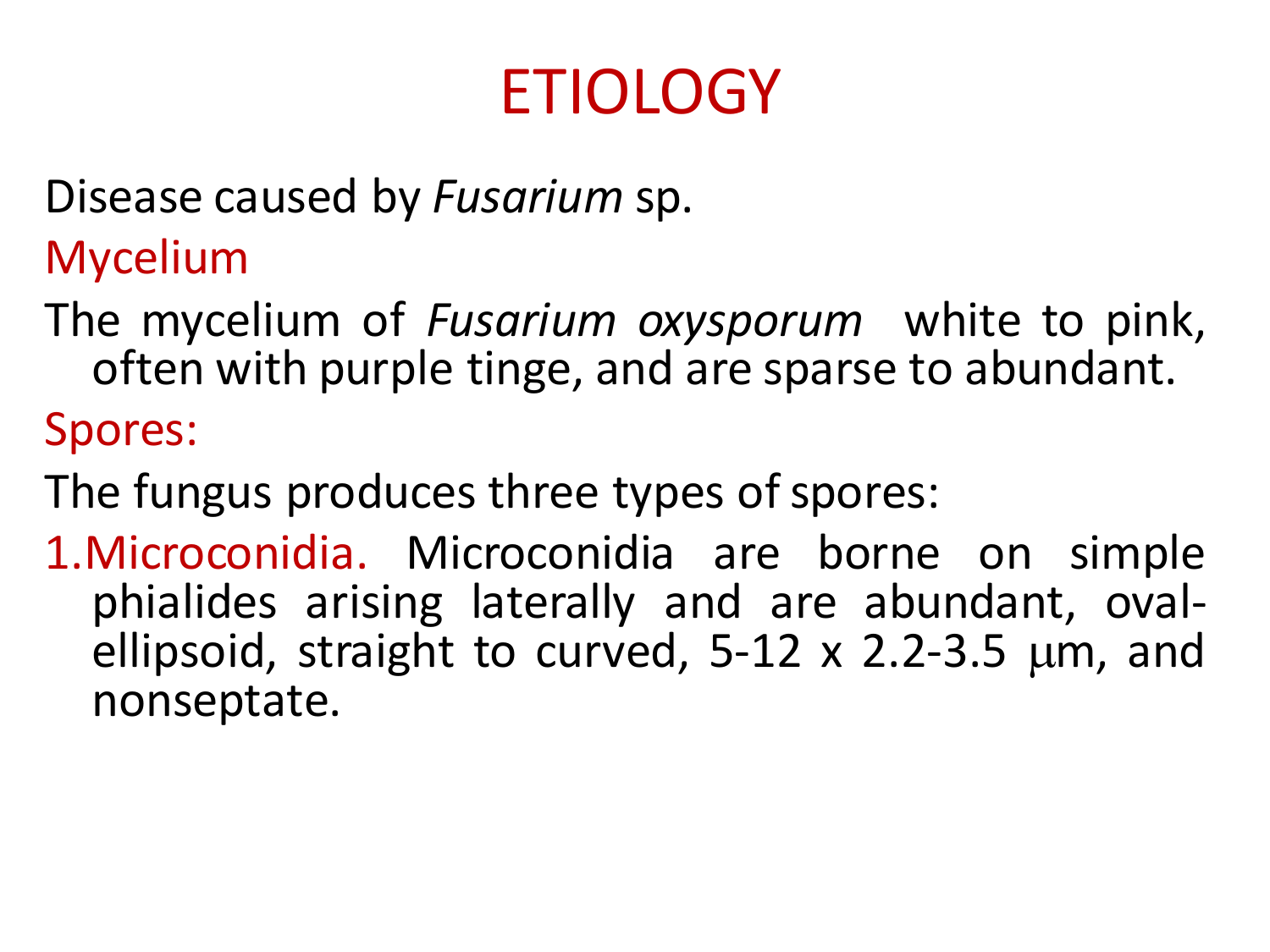2.Macroconidia (Plate 3). Macroconidia, sparse to abundant, are borne on branched conidiophores or on the surface of sporodochia and are thin walled, threeto five-septate, fusoid-subulate and pointed at both ends, have pedicellate base. Three-septate conidia measure  $27-46$  x 3-5  $\mu$ m while five-septate conidia measure 35-60 x 3-5

- 3.Chlamydospores (Plate 4). Chlamydospores are spherical, globose and thick wall found predominantaly in the cortical tissues and size 100 to 400 micrometer.
- Chlamydospores, both smooth and rough walled, are abundant and form terminally or on an intercalary basis. They are generally solitary, but occasionally form in pairs or chains. No perfect stage is known.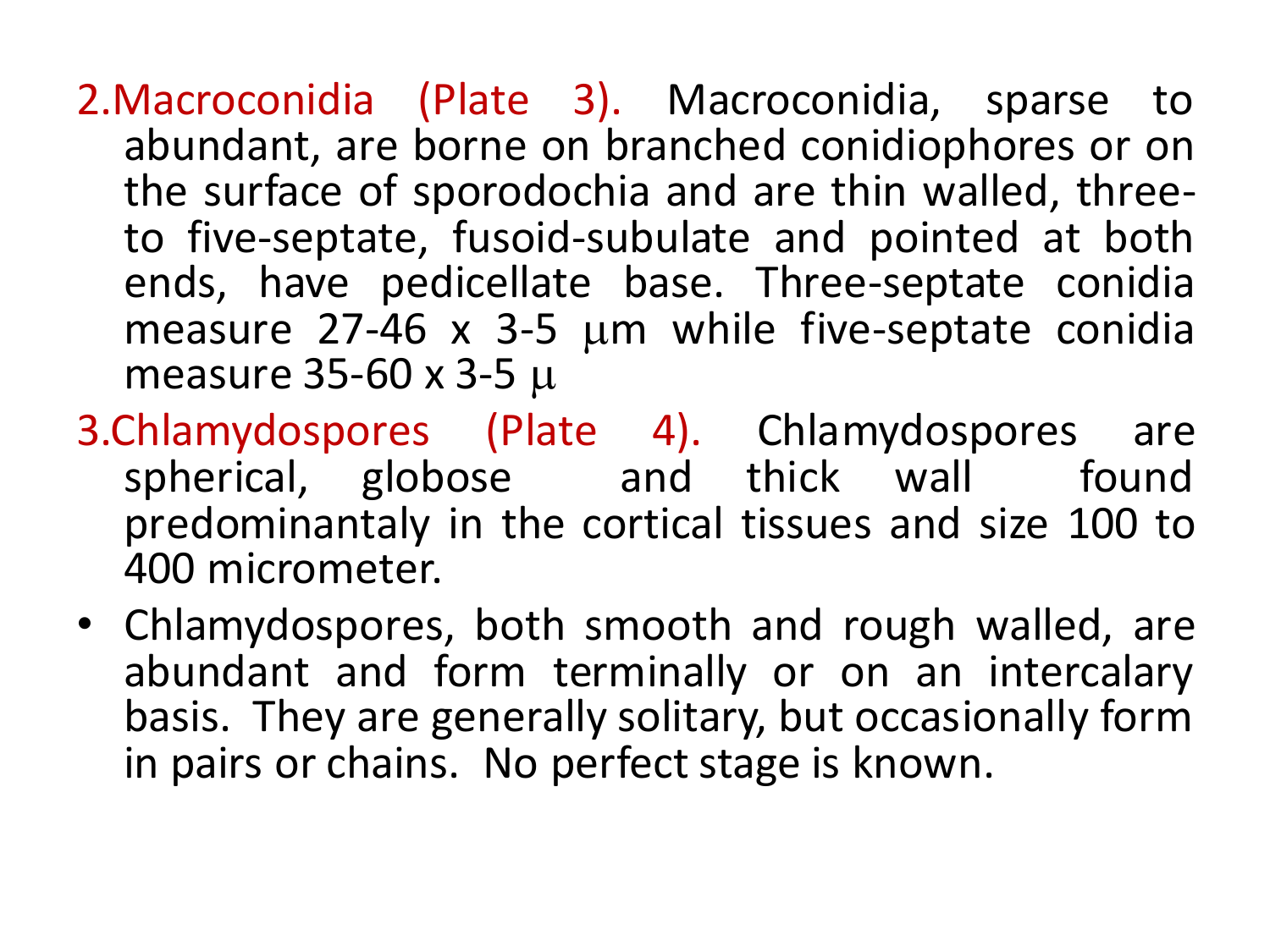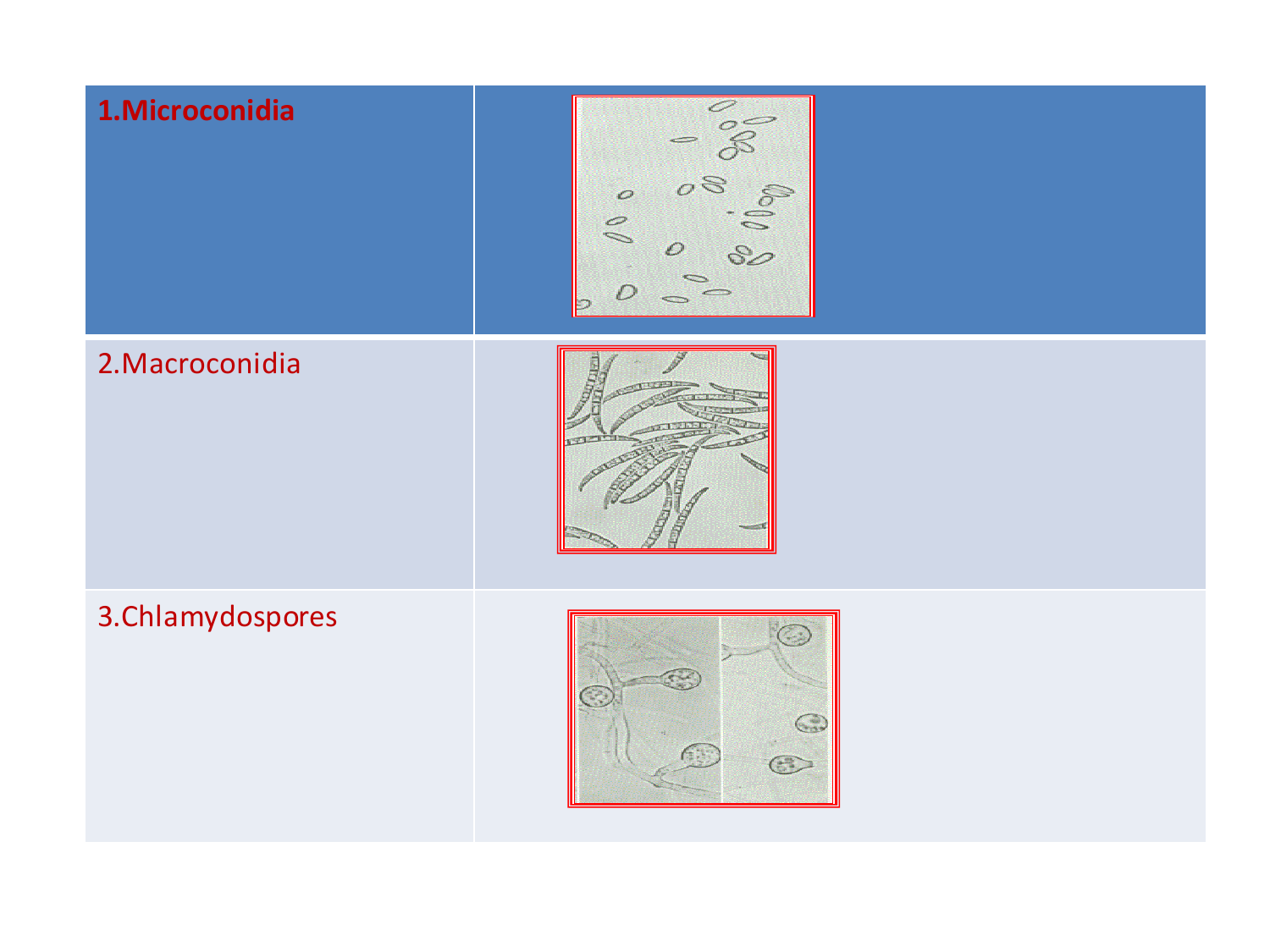## This figure showing Microconidia, Macroconidia and Chlamydospores



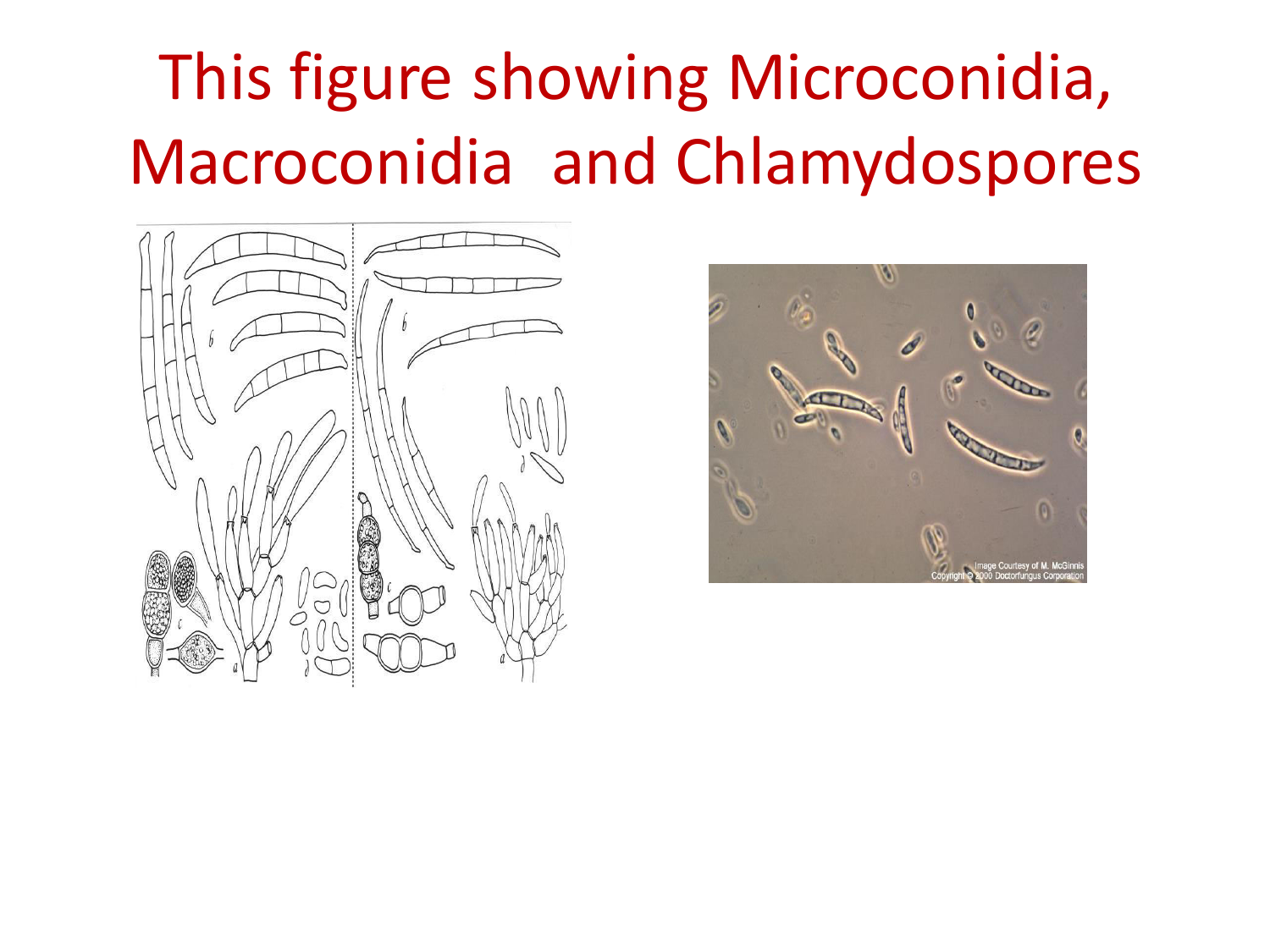### EPIDEMIOLOGY

- In general, *Fusariium oxysporum* attacks plants and is most severe at air and soil temperatures of 24°C to 32° or 35°C (75° to 90° or 95°F) while the Verticillium wilt fungi (*V. Albo-atrum* and *V. dahliae*) infect plants at somewhat lower temperatures (optimum 21°C or 70°F).
- Fusarium wilt is most severe in the southern half of Illinois during warm-to-hot weather. Transplants that are grown in infested soil usually do not show typical wilt Symptoms until they have been transplanted for some time and soil temperatures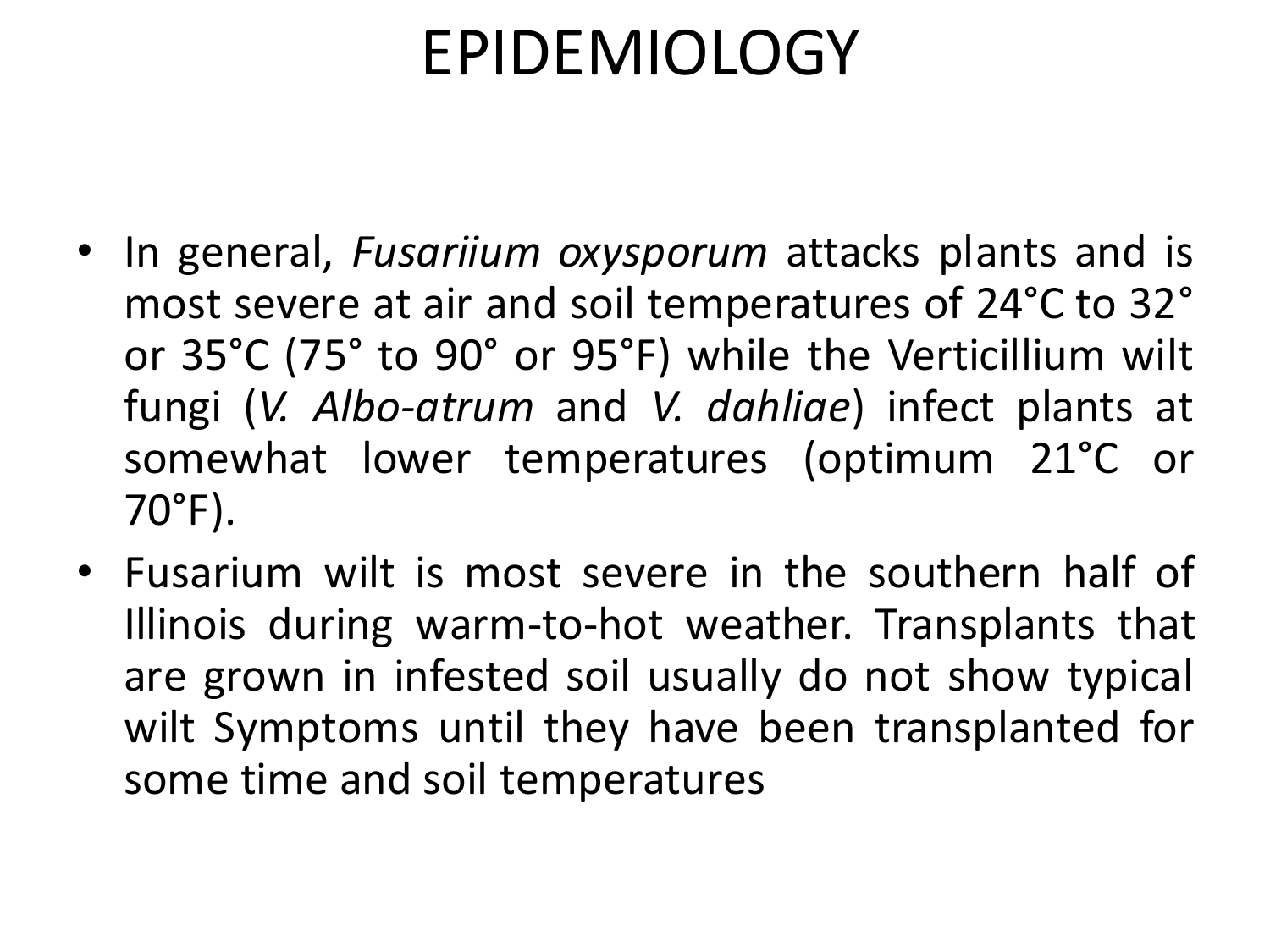## **DISEASE CYCLE**

- The Fusarium wilt fungi invade the root systems or other underground parts of their host plants through wounds that are caused naturally by the growth of young rootlets through the soil and by wounds in older roots that are made during transplanting and cultivating by root-feeding organisms, such as insects or nematodes (burrowing, lesion, root knot, sheath, sting,
- stubby-root, and stunt); and by man-made injuries during transplanting, cultivation, harvest, sorting, and grading. Once within the plant, the fungus grows and multiplies in the vascular system (water- and food-conducting tissues) of the roots.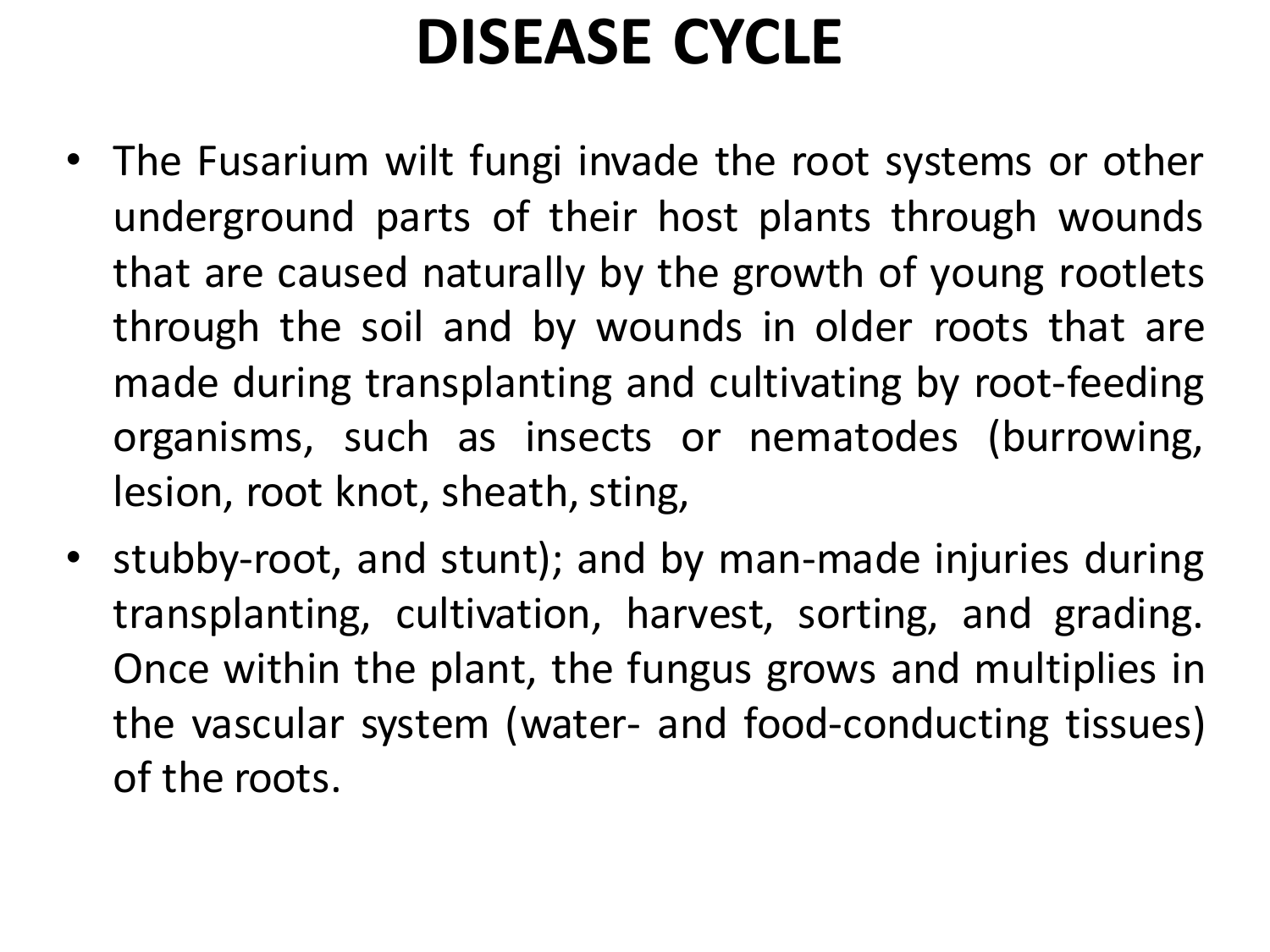- It then moves upward in the plant by spores (macroconidia and microconidia) that are transported in the sap stream where they become lodged, germinate, and affect new plant parts; or the fungus extends its colonization as it grows in the vascular tissue of the host.
- The normal flow of liquids and nutrients from the roots to the foliage is greatly reduced or stopped because the conducting tissue becomes partially plugged or killed by fungal mycelium and spores, or by the overgrowth of neighboring cells.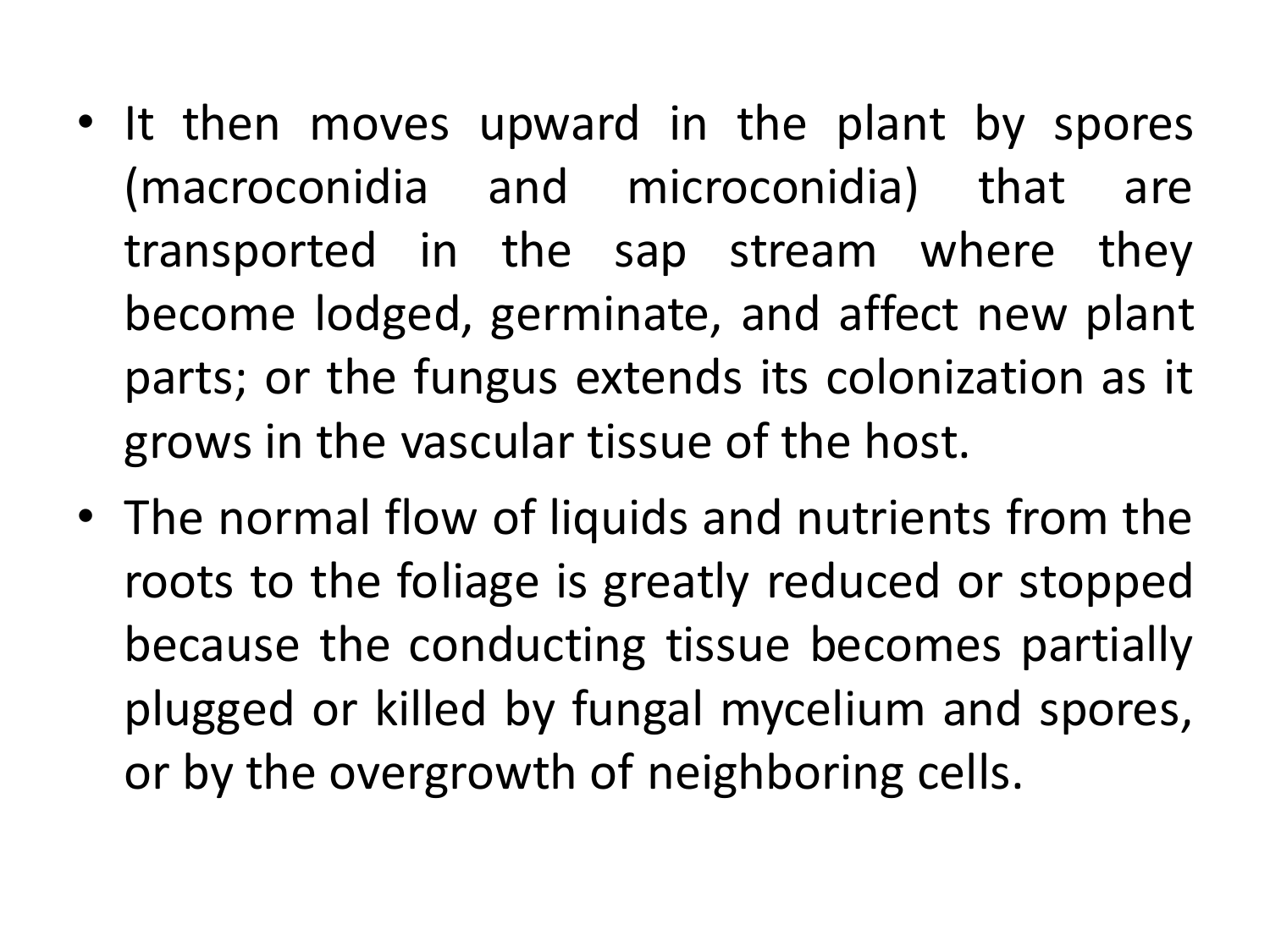- Toxic substances are believed to be secreted by interaction of the fungus and the host plant. These materials apparently cause the wilting and eventual death of the plant.
- Wilt symptoms typically are not observed until the fungus has colonized the underground parts of the plant.
- Resting structures (chlamydospores) are formed within infected plant parts.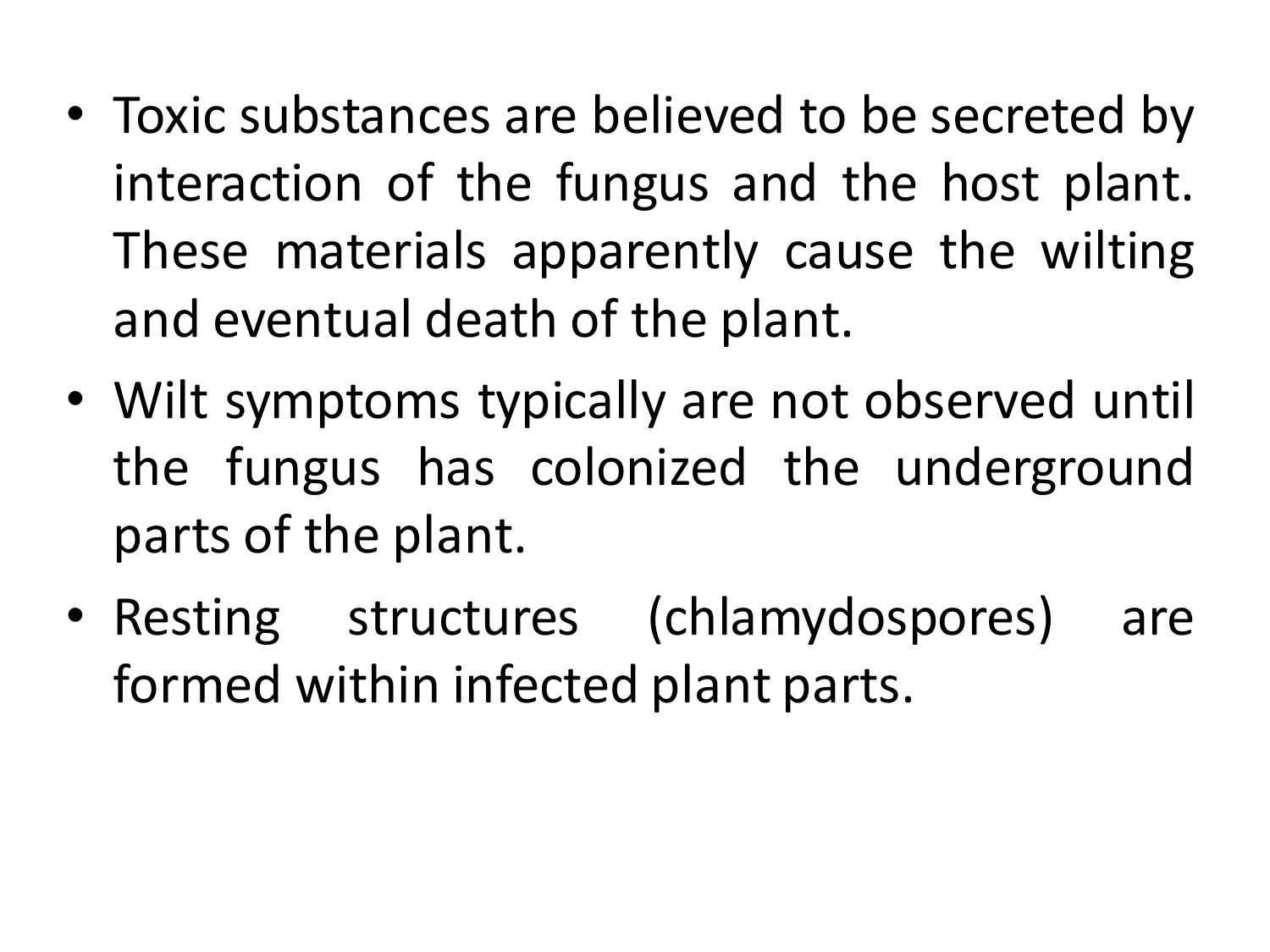- After the host plant dies or the growing season ends, the *Fusarium*  fungi survive as mycelia and chlamydospores, overwintering in indefinitely in the absence of the host plant, especially if the soil is warm, as in a greenhouse. Chlamydospores are stimulated to germinate by exudates from the roots of a host plant which they then infect.
- The *Fusarium* fungi spread from plantings of contaminated seed cuttings, transplants, tubers, roots,corms and bulbs
- Mycelia, conidia, and chlamydospores may be transported in infested soil by normal tillage operations, in soil clinging to hand tools, equipment, or shoes, by wind, and by surface rainage water. Once contact is made with a new plant host, the fungus again invades the underground parts, progresses upward, and the cycle is repeated. Soil moisture and soil reaction (pH) have little effect on Fusarium wilts, as the fungi establish themselves and thrive in a wide range of soil types.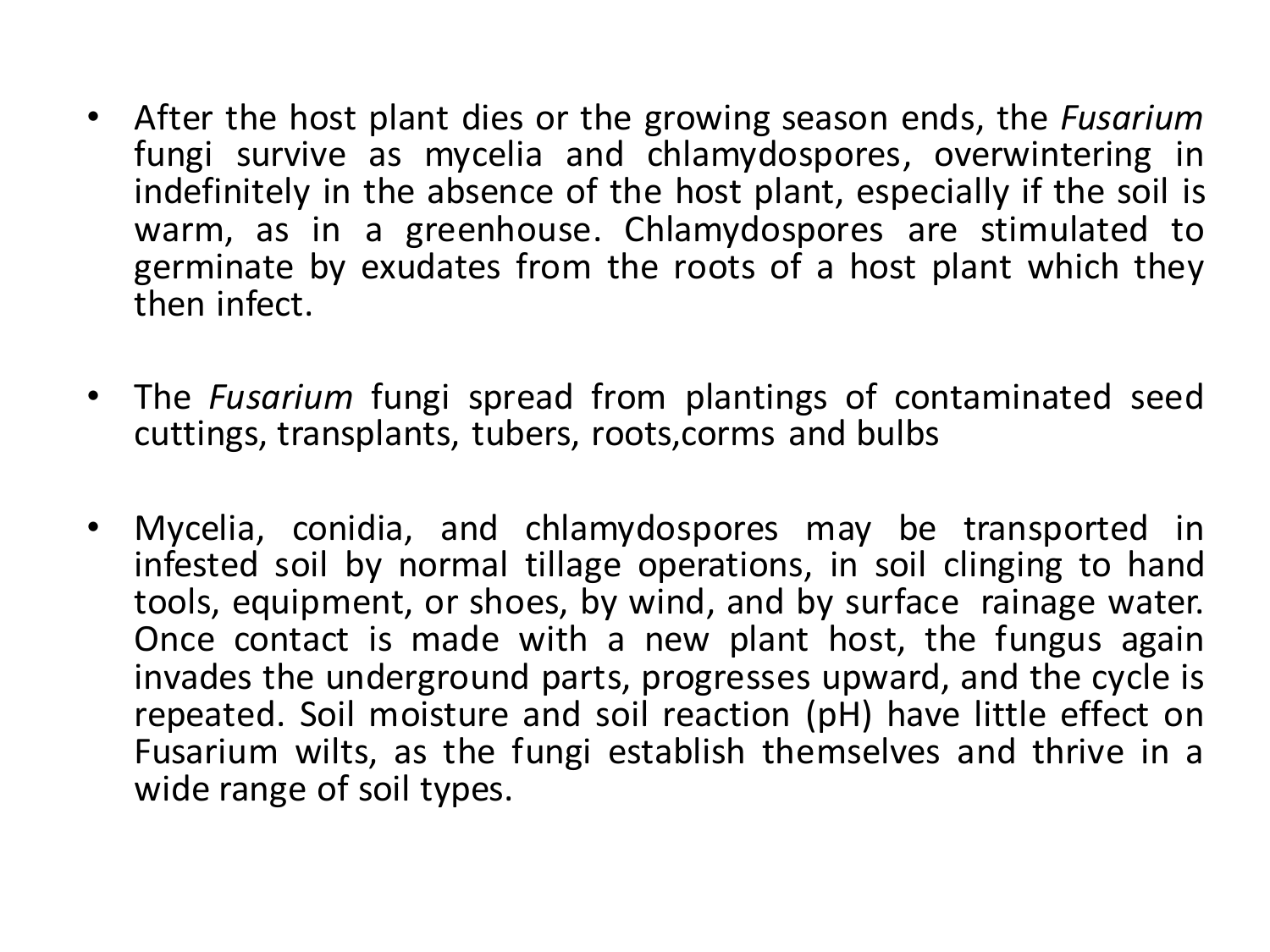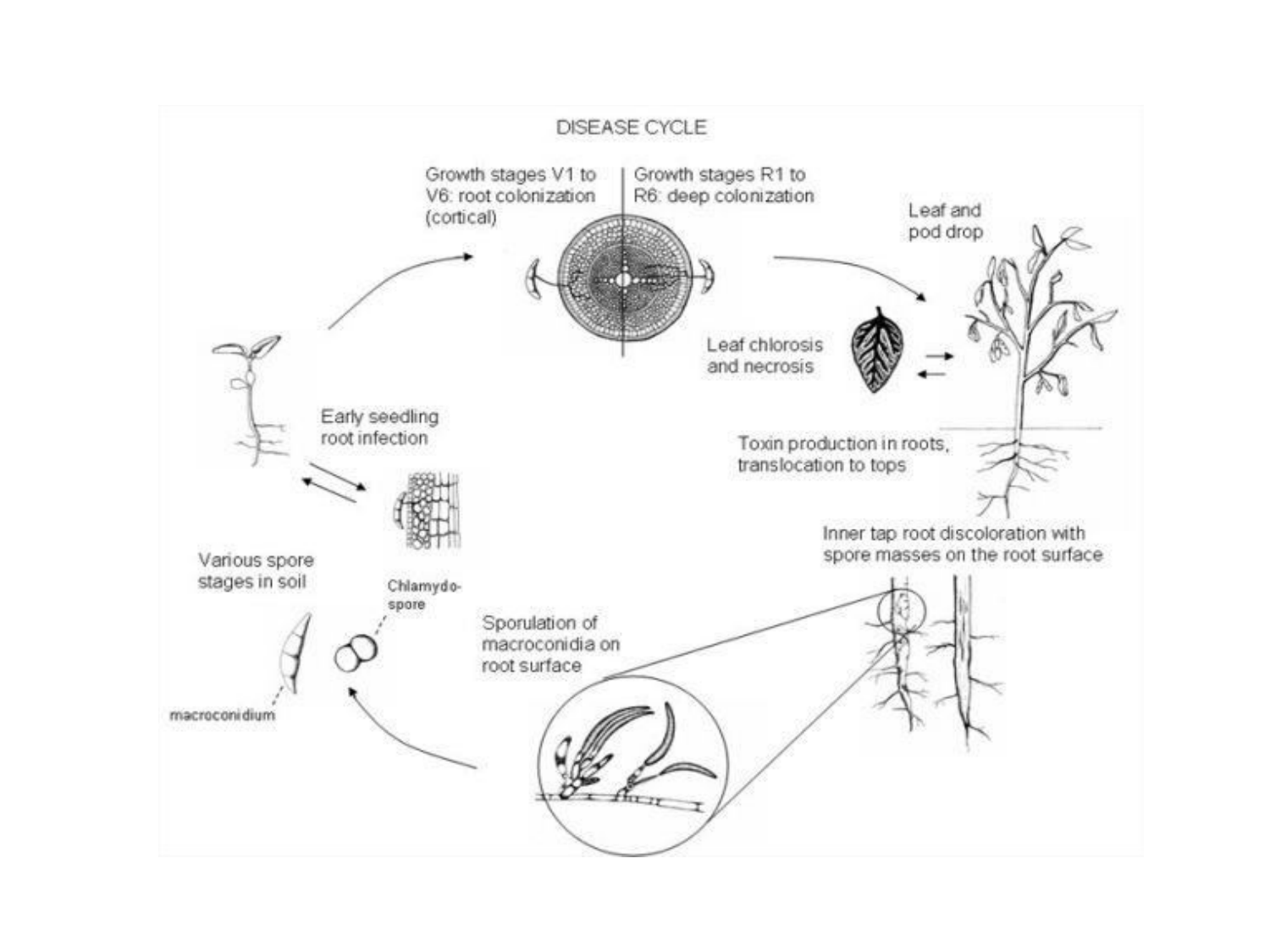# Management

- The Fusarium wilt fungi are difficult to control
- The first step in managing Fusarium wilt is proper diagnosis.
- Only by laboratory culturing of infected plant material can you positively identify *Fusarium* as the causal agent.
- Similar symptoms are produced by other pathogens. Once *Fusarium* has been identified as producing the symptoms expressed in the host, several measures can be taken to reduce the effects of the disease.
- Disinfest greenhouse, seedbed, and potting soil before planting. Use either steam (hold soil at 82°C [180°F] for 30 minutes at the coolest spot or 71°C [190°F] for one hour)
- or fumigate the soil with methyl bromide, chloropicrin, Vorlex, or Vapam Soil Fumigant.
- These chemicals also will control other pathogens, weeds, insects, and nematodes in the soil.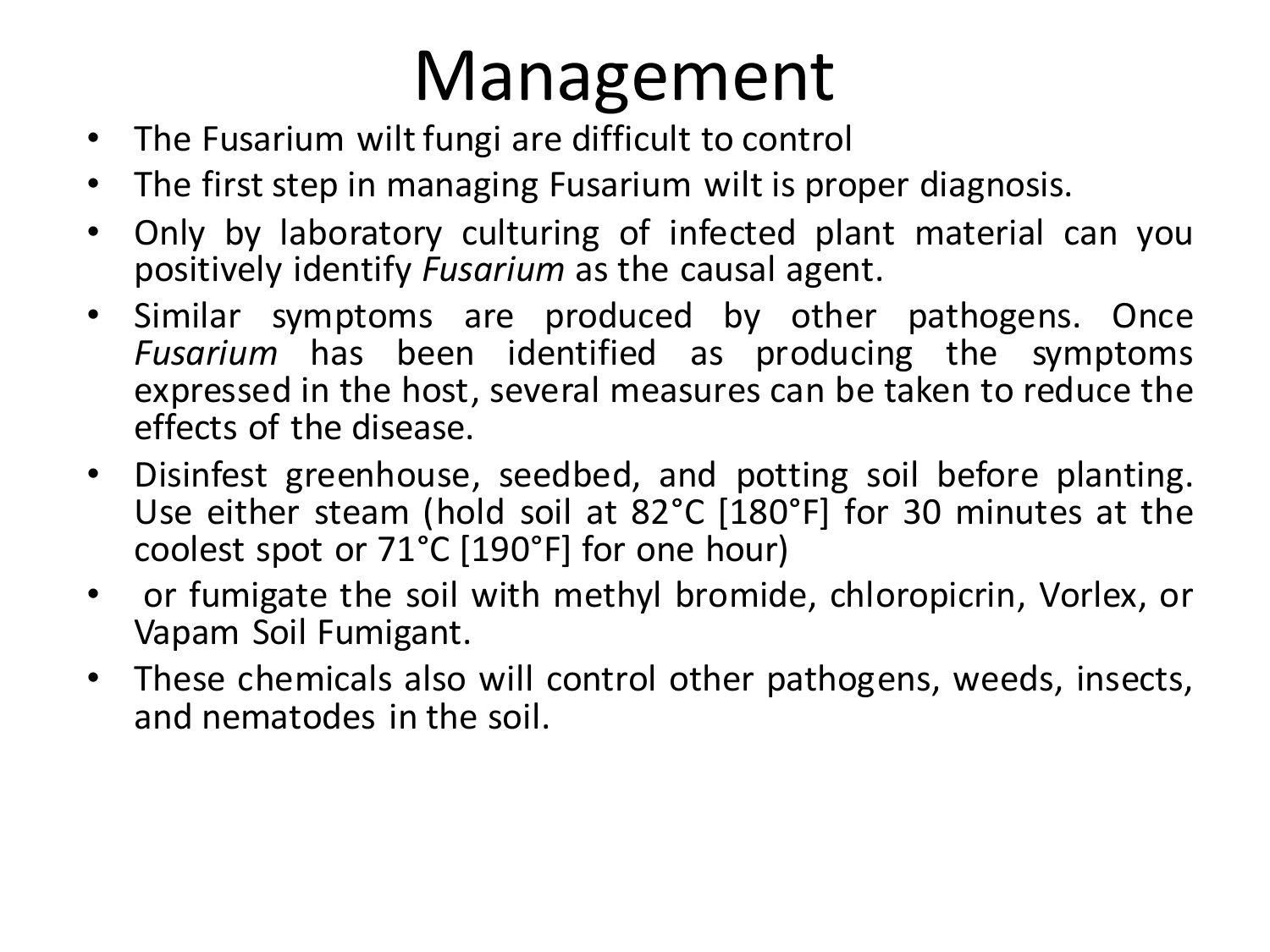- You should also treat containers, benches, work surfaces, tools, and other equipment.
- Fumigation is usually done by larger growers and commercial applicators who are licensed to handle restricted-use chemicals. The manufacturer's directions should be followed carefully.
- •
- 2. Do not grow susceptible plants in Fusarium-infested soil where the same or closely related plants have grown previously. A rotation of 5 to 10 years or more may help to reduce the amount of infection.
- 3. Purchase only healthy, top-quality, disease-free seed, cuttings, transplants, bulbs, corms, or other
- plant material. Start with culture-indexed cuttings or clean, motherblock stock plants -4-
- •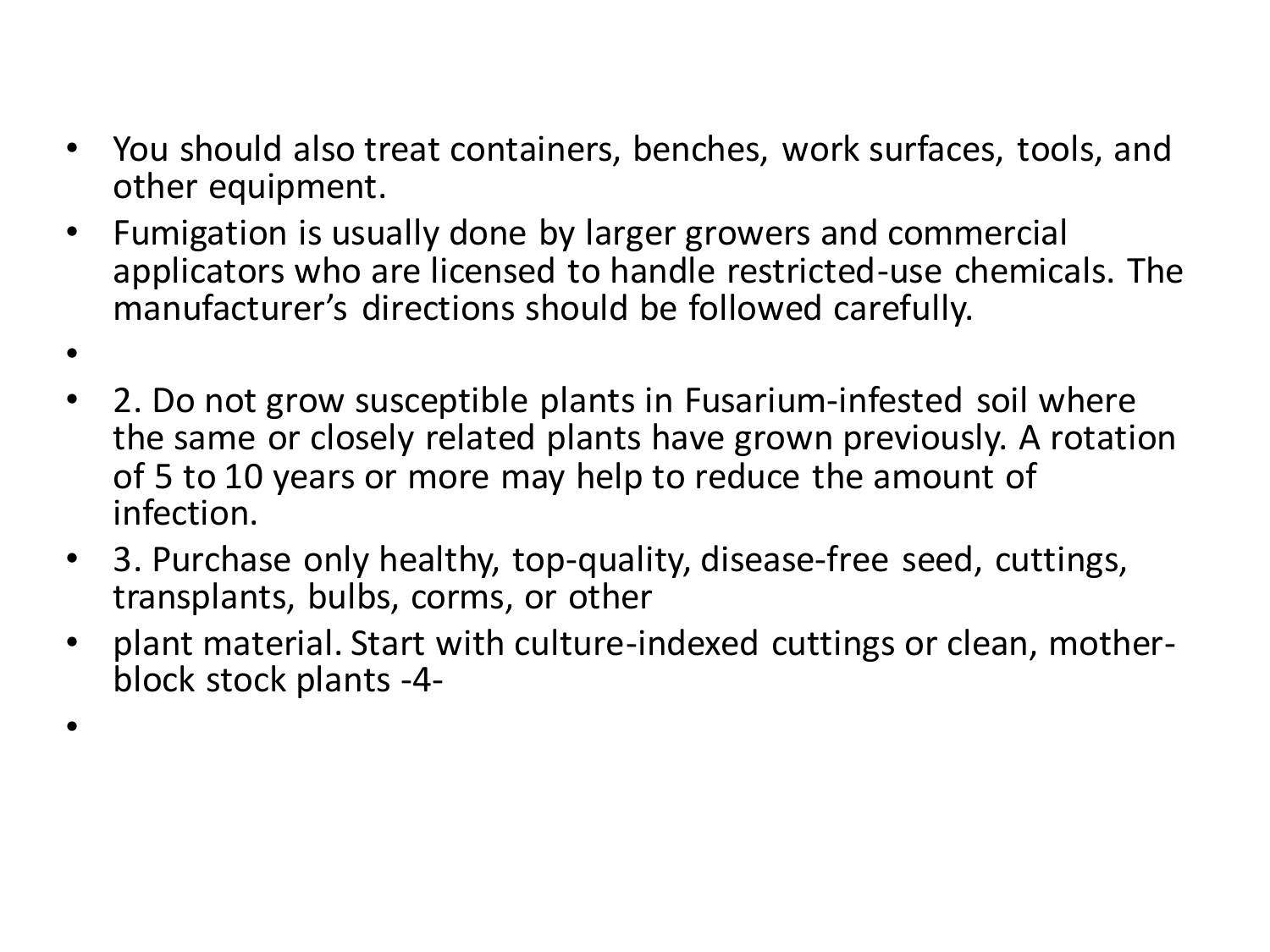#### **Treatment**

- Choose resistant varieties when available.
- Remove stricken growth and sterilize pruning [clippers](http://www.planetnatural.com/product-category/growing-indoors/grow-rooms/pruning-tools-snips/) (one part bleach to 4 parts water) between cuts.
- Control garden insects, such as [cucumber](http://www.planetnatural.com/pest-problem-solver/garden-pests/cucumber-beetle-control/)  [beetles,](http://www.planetnatural.com/pest-problem-solver/garden-pests/cucumber-beetle-control/) which are known to spread the disease.
- Hand pull or spot treat weeds with a weed [flamer](http://www.planetnatural.com/product/mini-dragon-torch-kit/) or [natural herbicides](http://www.planetnatural.com/product-category/organic-gardening/lawn-landscape/weed-control/) - many weed species host the disease.